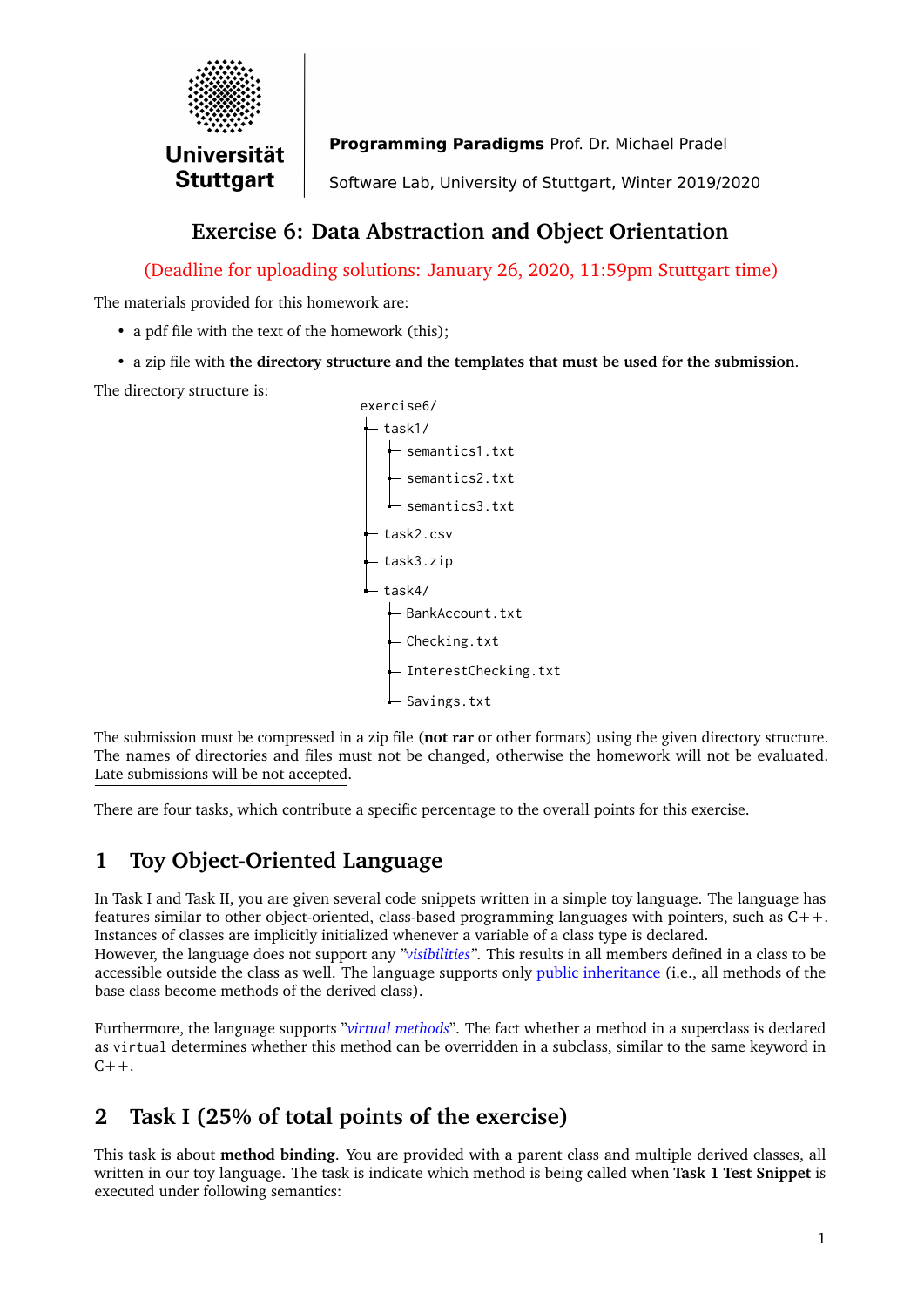- 1. **Semantics 1**: The language always uses dynamic method binding.
- 2. **Semantics 2**: The language always uses static method binding.
- 3. **Semantics 3**: The language always uses static method binding, unless the method in the superclass is marked as virtual and the method in the subclass is marked with override.

To submit your answer, please fill the called methods into the files under *exercise6/task1/*. To specify a called method, use the following format "*Class Name::Method Name*". Each line in a file corresponds to one call. There must be one line per call in the given code snippet, using the order in which the calls appear in the code snippet. The following is a sample solution for a (hypothetical) code snippet that contains two method calls:

1 sampleBase :: method1 () 2 sampleDerived :: method2 ()

#### Class Structure

```
1 class employee {
2 void details (){ print ("employee-details"); }
3 virtual void duty (){ print ("some - duties ")};
4 }
5
6 class intern: employee{
7 override void duty() {print("fetch-coffee")}
8 override void details() { print("intern-details"); }
9 }
10
11 class permanent: employee{
12 override void details () {print ("permanent-details"); }
13 }
14
15 class manager: permanent{
16 override void duty () {print ("managerial-duties"); }
17 }
```
Task 1 Test Snippet

```
1 employee e ;
2 intern i ;
3 permanent p;
4 manager m;
5
6 employee *e1 = &p;
7 employee *e2 = 8m;
8 employee *e3 = 8i;
9
10 // method calls :
11 m.details();
12 p . duty ();
13 e . details ();
14 el->details();
15 e^2 ->details();
16 e3 - > details();
17 e . duty ();
18 e^2 -> duty ();
19 e3 - > duty();
```
**Evaluation Criteria:** Your solution will be compared against the correct method that gets called under the respective semantics.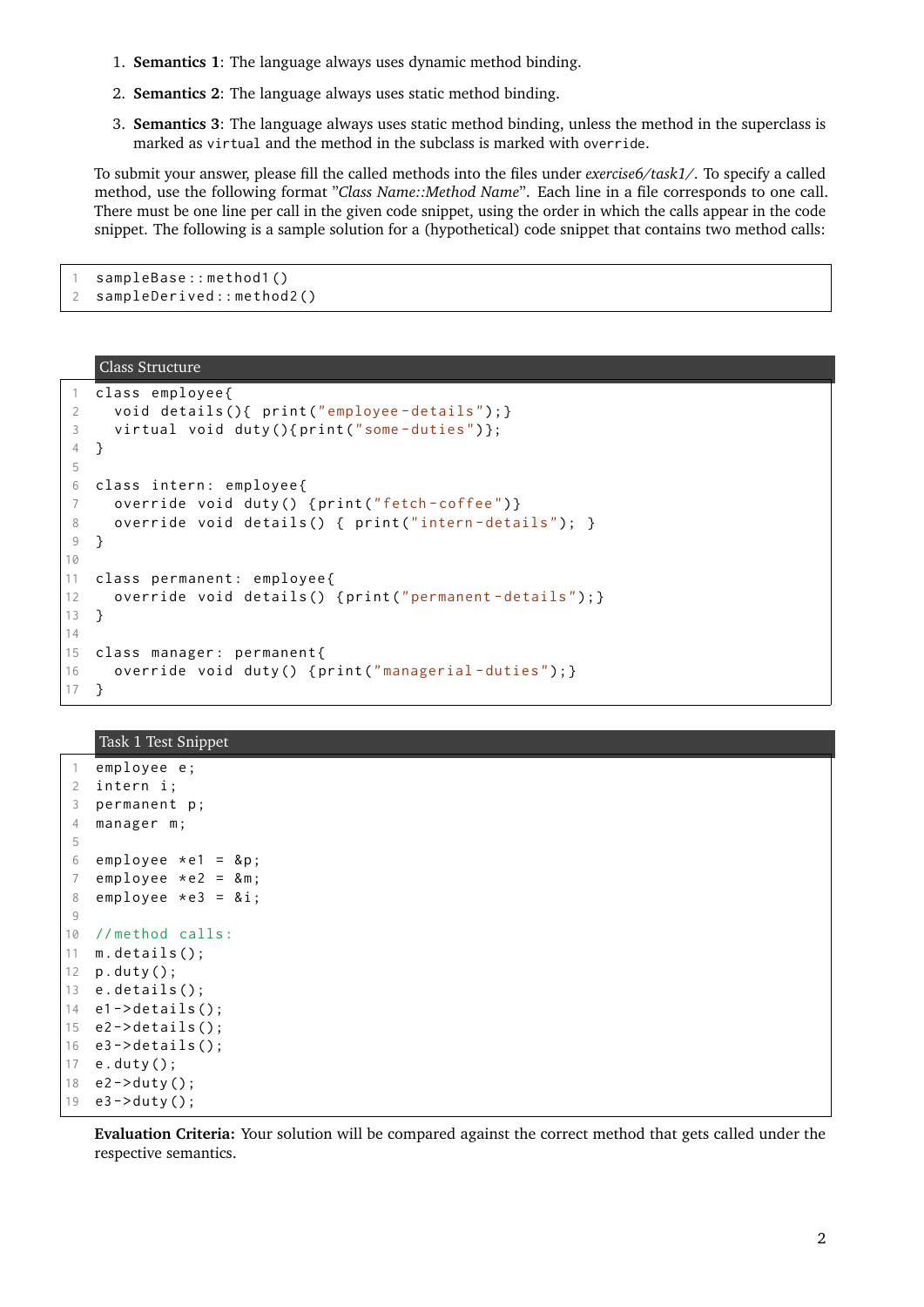### **3 Extending the Toy Language**

We now extend our toy language with **visibilities**, which specify which classes or functions can access members of a class. The extension is motivated by the "*principle of least privilege*", i.e., the practice of limiting access rights for an entity to the minimum permissions that entity needs to perform its work. The following visibility modifiers may be assigned to members of a class:

- **public:** All class members declared as public will be accessible from anywhere outside the class.
- **protected:** Members declared as protected may be accessed by members of either the same class or any subclass derived from the class.
- **private:** Members declared as private cannot be accessed, or even viewed from outside the class.
- **friend F:** Friend is a special visibility modifier that overrides any protected and private modifiers that may be in place. If member of class C has visibility friend F, where F is another class, then any method in F may access the member of C as if that member was declared within F.

**Limitation:** Friendship is neither *transitive* nor *inherited*.

The syntax for assigning one or more visibilities to a member is to prepend the space-separated visibilities just before the member declaration. For example, a member declaration private friend F int f; declares a private integer field named f that may be accessed by its friend class F. If multiple visibilities are given for a single member, then their order is irrelevant.

### **4 Task II (25% of total points of the exercise)**

In this task, you have to **assign visibilities** to code written in our extended toy language. In the provided skeleton file *exercise6/task2.csv*, please add the **least necessary visibility level** for each class members that allows other classes and functions to operate while ensuring that no class or function can access more members than necessary. If you do not want to add any visibility into a blank, just leave the entry empty.

**Note:** For the sake of simplicity assume all properties are initialized in the constructor and all relevant super class constructors have also been called.

Task II Class Structure

```
1 class employee {
 2 __blank1__ int employeeID;
3 __blank2__ void details() { print ("employee-details"); }
4 __blank3__ virtual void duty () { print ("some - duties "); }
 5 }
 6
 7 class intern: employee {
 8 __blank4__ int internshipDuration;
 9 __blank5__ string educationDetails;
10 __blank6__ manager m;
11
12 __blank7__ override void duty() { print("fetch-coffee"); }
13 __blank8__ override void details () { print (employeeID+"-intern"); }
14 __blank9__ int getInternshipDuration () { return internshipDuration; }
15 }
16
17 class permanent: employee {
18 __blank10__ int level;
19 __blank11__ int assignedTeam ;
20
21 __blank12__ override void details () { print (employeeID+"-permanent"); }
22 ___blank13__ void getAssignedTeam () { print ("Team-"+assignedTeam); }
23 }
24
25 class manager : permanent {
26 __blank15__ override void duty() { print (employeeID+"managerial-duties"); }
27 __blank16__ void assignTeam (permanent p, int team) { p.assignedTeam = team; }
28 __blank17__ void viewEducationDetails ( intern i )
```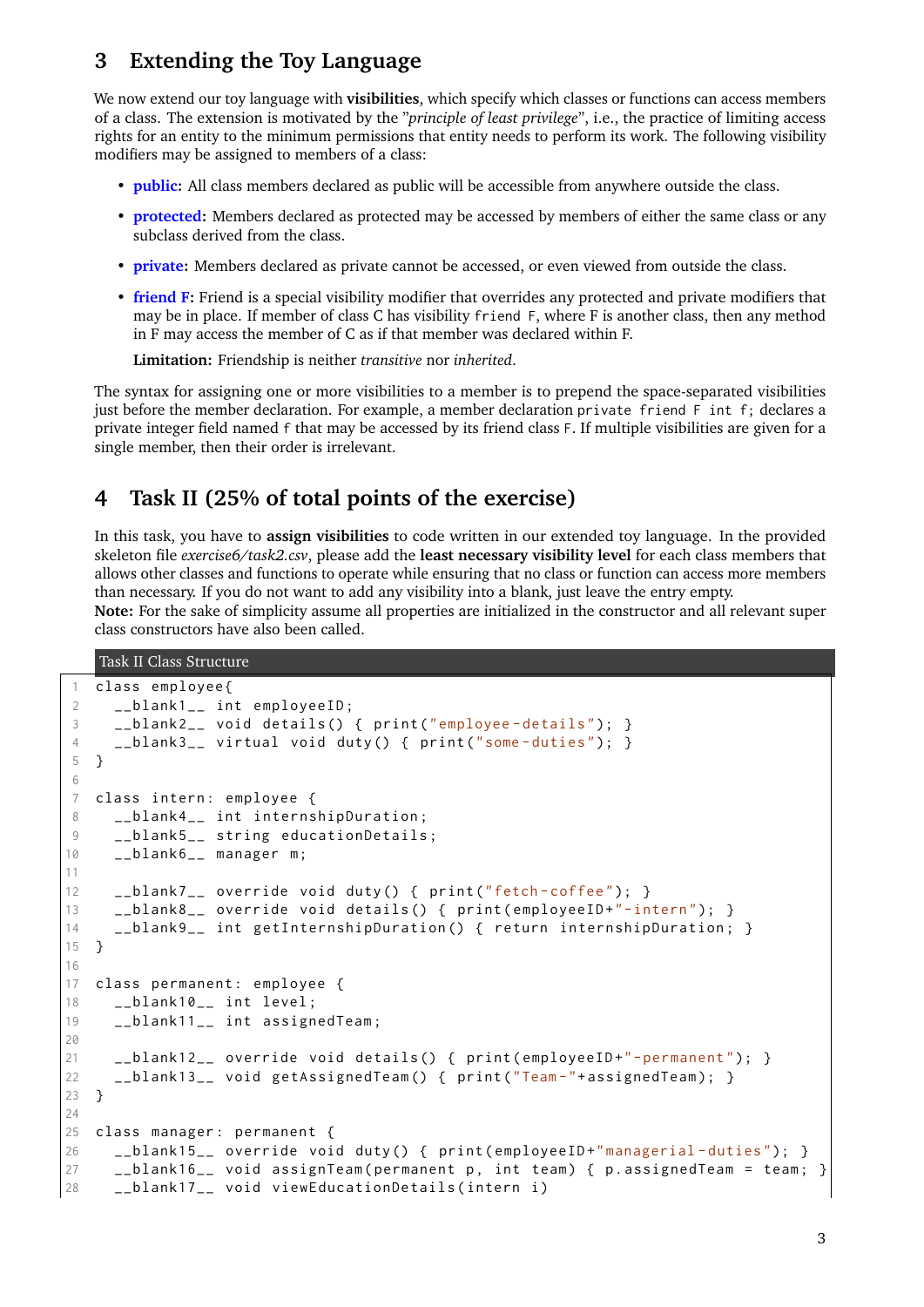```
29 { print (i.educationDetails); }
30 __blank18__ void setInternshipDuration (intern i, int duration)
31 { i . internshipDuration = duration ; }
32 }
33
34 class helper {
35 ___blank19__ void showLevel (permanent p) { print (p.employeeID+":"+level); }
36 }
```
#### Task II Test Snippet

```
1 permanent p1 ;
2 manager m;
3
4 m.assignTeam(p1, 1);
5 \text{ m. details} ();
6
7 intern i ;
8 m. setInternshipDuration(i, 6);
9 print(i.details()+'-'+i.getInternshipDuration());
10
11 permanent p2 ;
12 m.assignTeam(p2, 1);
13 p2 . duty ();
14 p2 . getAssignedTeam ();
15
16 helper h;
17 h.showLevel(m);
18 h.showLevel(p2);
```
**Evaluation Criteria:** Your solution will be compared against a correct assignment of blanks to visibilities.

#### **5 Task III (25% of total points of the exercise)**

This task is about **overriding and overloading** in Java.

- **Overriding** is a feature that allows a subclass to provide a specific implementation of a method that is already provided by one of its super classes.
- **Method overloading** is a feature that allows a class to have more than one method with the same name, if their argument types differ.

You are provided with a **base class** Figure and two **derived classes** Circle and Rectangle. The base class has defined six abstract methods (listed below) that you are required to provide custom overridden and overloaded implementations for in the derived classes.

```
Abstract Methods defined in Figure class
1 public abstract double getDistance ( Figure figure );
2 public abstract double getDistance ( int x , int y );
3 public abstract double getDistance ( Point toCompare );
4 public abstract double getArea ();
5 public abstract double getPerimeter ();
  6 public abstract String toString ();
```
You are required to implement each method according to the description provided below.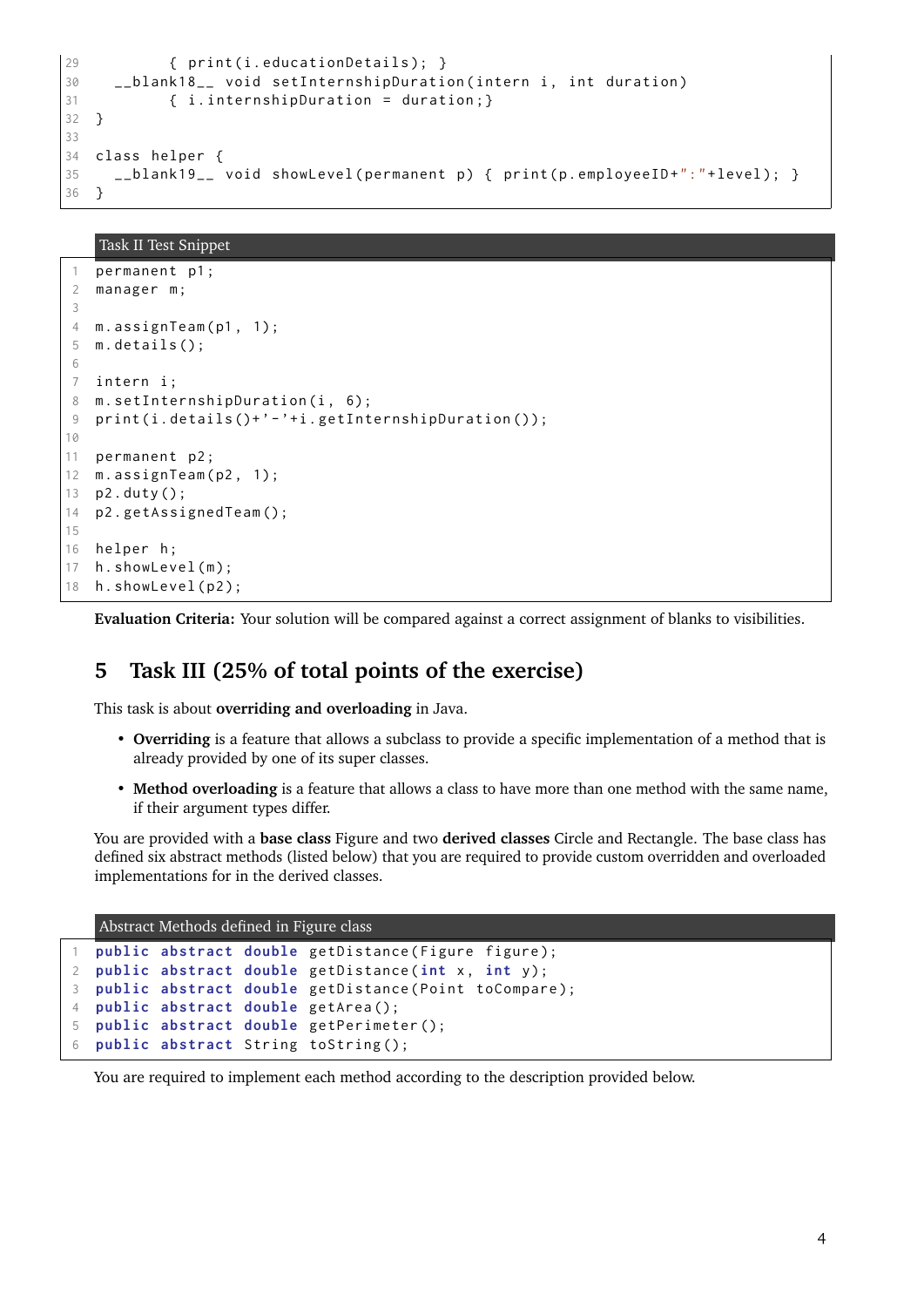Method Description for Circle class

```
1 // returns the distance of the center of this circle and the centre
2 // of a given circle
3 public abstract double getDistance ( Figure figure );
4 // returns the distance of the center of this circle and x,y coordinates
5 public abstract double getDistance ( int x , int y );
6 // returns the distance of the center of this circle and a Point
7 public abstract double getDistance ( Point toCompare );
8 //methods that return the area of the circle
9 public abstract double getArea ();
10 // methods that return the perimeter of the circle
11 public abstract double getPerimeter ();
12
13 // returns a string description of this instance in the
14 //format: radius=r, center=(x, y)15 public abstract String toString ();
```
#### Method Description for Rectangle class

```
1 // returns the distance of the starting point of this rectangle
2 // and starting point of other rectangle.
3 public abstract double getDistance ( Figure figure );
4 // returns the distance of the starting point of this rectangle
5 // and x,y coordinates
6 public abstract double getDistance ( int x , int y );
7 // returns the distance of the starting point of this rectangle
8 // and a Point
9 public abstract double getDistance ( Point toCompare );
10 // methods that return the area of the rectangle
11 public abstract double getArea ();
12 // methods that return the perimeter of the rectangle
13 public abstract double getPerimeter ();
14 // returns a string description of this instance in the
15 // format: starting=(x,y), length=1, width=w
16 public abstract String toString ();
```
An [Eclipse](https://www.eclipse.org/downloads/packages/) project for the overriding implementation is provided: *exercise6/task3*. You can import the project template (.zip) into Eclipse as follows: *File-Import-General-Existing project into Workspace-Select archive file-Finish*.

You find a [JUnit](https://en.wikipedia.org/wiki/JUnit) test in folder *exercise6/task3/src/*. Use the test to check whether your code works. We will use additional tests to evaluate your solution, and you are advised to also add additional tests for your own testing.

For the submission, your project must be exported into a .zip archive using Eclipse: *File-Export-General-Archive File*, and then added to the tree structure specified above.

**Evaluation Criteria:** Your code will be evaluated against a set of test cases that exercise the code and check each individual subclass. Some example tests are provided along with this exercise. We will test your code with additional tests. During the evaluation, we will use Java 11.

#### **6 Task IV (25% of total points of the exercise)**

This task is about **vtables**. You are provided with a **base class** BankAccount and three **subclasses** Checking, InterestChecking, and Savings. You can find the Banking system implementation under *exercise6/task4/Banking.cpp*. Your task is to give a vtable for each of the classes. For constructing the vtables, assume that the compiler works as described in the lecture. In the absence of other constraints for the order of vtable entries, assume that the compiler will order methods alphabetically.

For each vtable, submit a separate text file, as provided in template. Each vtable entry must be given in one line, and each line must start with **pointer-to**, followed by a space and the method it points to. To indicate a method, please use **ClassName::methodName**. For example, if the n-th line in a file is **pointer-to A::m**, then this means that the n-th vtable entry points to the code of method m of class A. The entries should follow the